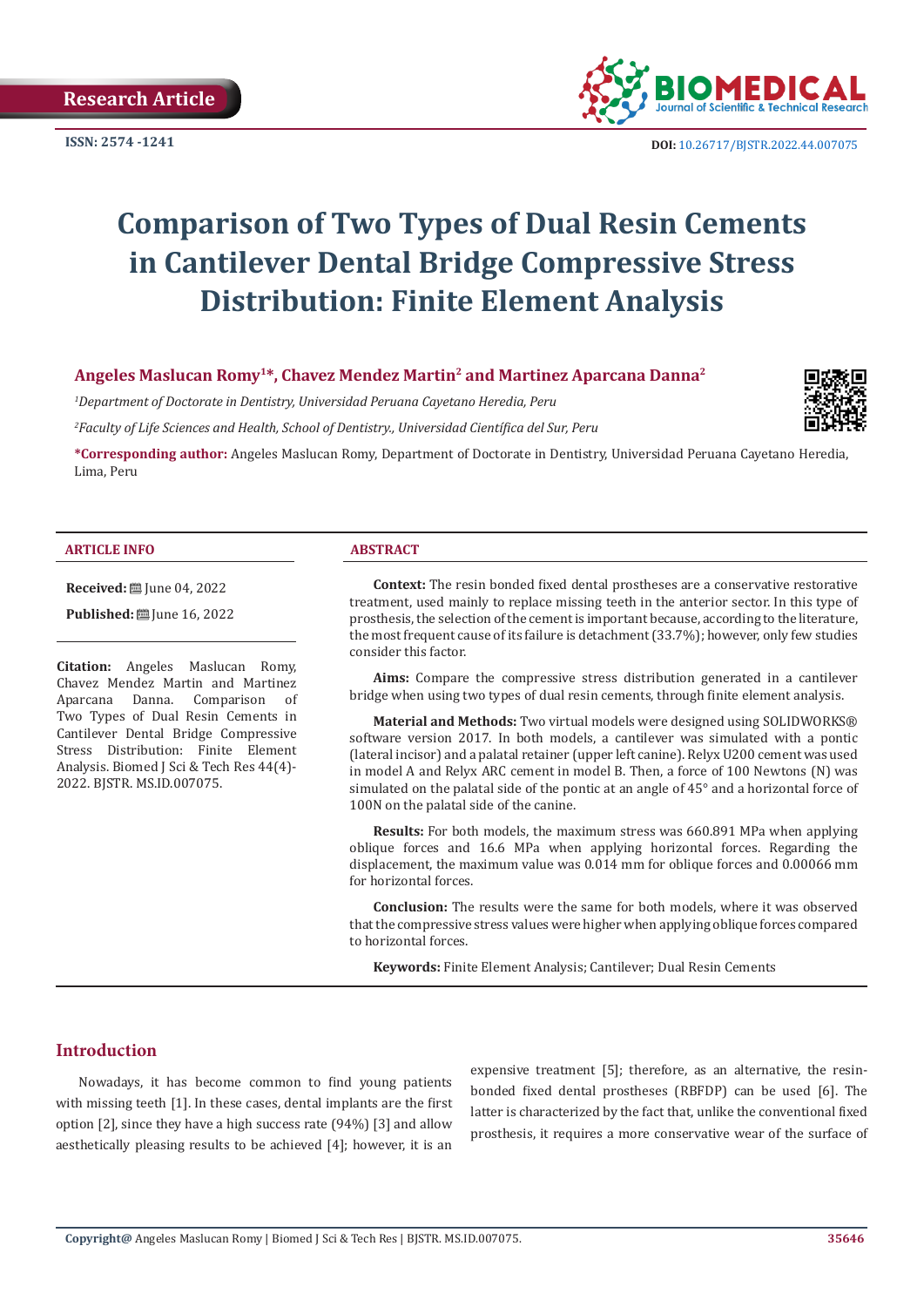the abutment teeth [7]; in addition, it is economical compared to the implant [5]. RBFDPs began to be known in the world of dentistry in the 1970s [8] and their design evolved over time [6]. Within this group, we can mention the Maryland bridge, [6] which was created by professors from the university of the same name [9] and its main characteristic is to have two palatal retainers; There is also the cantilever, whose peculiarity is based on the possession of a single palatal retainer [6]. Currently, they are used to replace missing teeth in the anterior sector [10]; however, at some point an attempt was made to extend their indication to the posterior sector [11], but several investigations have shown unfavorable results [12]. There are studies that have compared the success of the Maryland bridge and the cantilever in the anterior sector, where the latter demonstrated more satisfactory results [13]. This is because the teeth in that area they receive forces in different directions during chewing; therefore, in the case of the cantilever, the pontic is free to move in the same direction as the retainer [13].

The union of the adhesive fixed prosthesis is mainly based on adhesion [6]; for this reason, the choice of cement is important. This is evidenced in a variety of systematic reviews, where it is detailed that the most recurrent cause of failure for this type of prosthesis is detachment (33.7%) [14]. Likewise, masticatory force is a factor that should be consider when choosing the cement, because, during chewing, different types of forces are exerted [15], which can cause disunion between the prosthesis and the tooth. There are few studies that have evaluated the distribution of compressive stresses in RBFDP when using different types of cements through finite element analysis, [2,16,17] despite being a useful tool for this purpose. This method allows the evaluation of the mechanical properties of structures such as fixed prostheses or implants [18] through the use of irregular geometry solids software, isolating the variable of interest from various external factors that may affect the result.16 In turn, it is widely used in the area of dentistry since, unlike other experimental studies, it is precise, easy to perform and requires less time [19]. Therefore, the purpose of this study was to compare the distribution of compressive stresses in a cantilever bridge using two different types of dual resin cement, designed through finite element analysis.

# **Materials and Methods**

This research was approved by the Research Ethics Committee of the Universidad Cientifica del Sur, with the approval code 521- 2021-PRE8. The models were built following these steps: first, the construction of the models was carried out, then the forces were applied and at the end, the results were analysed. Two virtual models were designed using SOLIDWORKS® software version 2017 (SolidWorks Corporation, France), which consisted of a central incisor and an upper left canine, fixed on a surface. In both

models, a lithium disilicate cantilever bridge was simulated with a pontic (lateral incisor), a palatal retainer (upper left canine) and a 16mm2 connector [20]. The difference between both models was the dual resinous cement, since Relyx U200 cement was used in model A and Relyx ARC cement in model B. For both models, a 1mm preparation was made in the centre of the palatal aspect of the upper left canine, covering only enamel to be conservative, with a supragingival termination line. The cement layer was patterned with a uniform thickness of 0.1mm. The mechanical properties that were considered in the study are the modulus of elasticity and the Poisson's ratio, which were summarized in Table 1 [17,21- 23]. Finally, a force of 100N was applied to the palatal aspect of the lateral incisor (pontic) at 2mm below the incisal surface of the tooth, at an angulation of 45° and a horizontal force of 100N on the palatal aspect of the canine, simulating the direction of forces that this sector receives. After all this, the results of the stress fields and displacement of the evaluated prosthesis were obtained. These data were obtained through Von Mises stress analysis, whose criterion is based on the conception of internal energy.

|       | Table 1: The mechanical properties of the materials used in this |  |  |  |  |
|-------|------------------------------------------------------------------|--|--|--|--|
| study |                                                                  |  |  |  |  |

| <b>Material</b>    | <b>Modulus of Elasticity</b><br>(MPa) | <b>Poisson's Ratio</b> |  |
|--------------------|---------------------------------------|------------------------|--|
| Enamel             | 84100                                 | 0,33                   |  |
| Dentine            | 18600                                 | 0,32                   |  |
| Pulp               | 2.1                                   | 0.45                   |  |
| Relyx U200 cement  | 6600                                  | 0,33                   |  |
| Relyx ARC cement   | 5100                                  | 0,27                   |  |
| Lithium disilicate | 95000                                 | 0.25                   |  |

### **Results**

**Table 2:** Results of the compressive stress distribution (MPa) in a prosthesis cemented with Relyx U200.

|                      | <b>Oblique Forces</b> | <b>Horizontal Forces</b> |               |  |  |
|----------------------|-----------------------|--------------------------|---------------|--|--|
|                      | Maximum Value         | Maximum Value            | Minimum Value |  |  |
| Cantilever<br>bridge | 660.891               | 16.6                     | $4.22e-06$    |  |  |

Table 3: Results of the compressive stress distribution (MPa) in a prosthesis cemented with Relyx ARC.

|                      | <b>Oblique Forces</b> | <b>Horizontal Forces</b> |               |  |  |
|----------------------|-----------------------|--------------------------|---------------|--|--|
|                      | Maximum Value         | Maximum Value            | Minimum Value |  |  |
| Cantilever<br>bridge | 660.891               | 16.6                     | $4.22e-06$    |  |  |

Note: Maximum value (maximum peaks of compressive stress).

The results can be seen as colorimetric graphs in megapascals (MPa) scale for compressive stresses and in millimetres (mm) for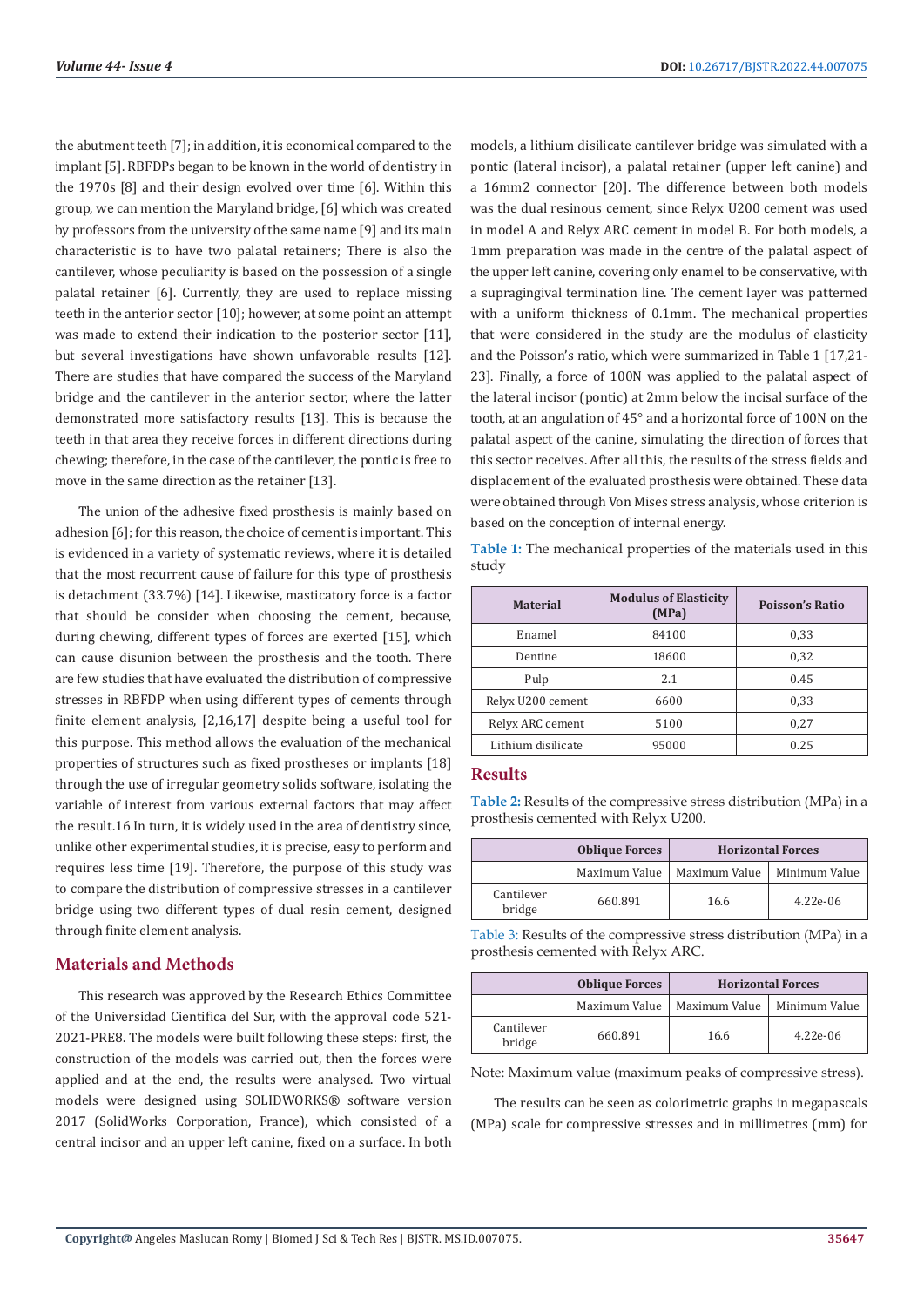displacement. Likewise, in tables it can be analysed that both the compressive stresses (Tables 2 & 3) and the displacement (Table 4) for both models followed the same pattern after the loads were applied. Regarding the compressive stress calculated in the prosthesis that was cemented with Relyx U200 dual resin cement (Table 2), higher stress values were observed when applying oblique forces (660,891 MPa) compared to horizontal forces (16.6MPa) (Figures 1 & 2). The same happened with respect to the compressive stress calculated in the prosthesis that was cemented with Relyx ARC dual resin cement (Table 3), where higher stress values were also produced when applying oblique forces (660,891MPa) (Figures 3 & 4). Regarding the displacement

of the cantilever bridge (Table 4), the same results were obtained in both models, where it was greater when receiving oblique forces (0.014mm) compared to horizontal forces (0.00066mm) (Figures 5 & 6); however, in both cases, the values obtained were minimal (Table 4).

**Table 4:** Comparison of displacement of the cemented cantilever bridge with Relyx U200 (Model A) and Relyx ARC (Model B).

|         |                  | <b>Oblique Forces</b> | <b>Horizontal Forces</b> |                  |  |
|---------|------------------|-----------------------|--------------------------|------------------|--|
|         | Maximum<br>Value | Minimum<br>Value      | Maximum<br>Value         | Minimum<br>Value |  |
| Model A | $0.014$ mm       | 1e-030mm              | 0.00066mm                | 1e-030mm         |  |
| Model B | $0.014$ mm       | 1e-030mm              | 0.00066mm                | 1e-030mm         |  |



**Figure 1:** Results of the compressive stress distribution in a prosthesis cemented with Relyx U200 after the application of oblique forces of 100N.



**Figure 2:** Results of the compressive stress distribution in a prosthesis cemented with Relyx U200 after the application of horizontal forces of 100N.

#### **Discussion**

The analysis of both models when applying oblique forces, showed that the maximum stress in the prosthesis was located at the level of the pontic and on the incisal edge adjacent to the pontic. This result agrees with other studies such as that of Uraba A, et al. [24] where they evaluated 3 models of fixed adhesive zirconium prostheses in the anterior sector by means of a finite element analysis and obtained as a result that, in all the models, the maximum stress concentrated on the incisal side of the connector, applying a force of 200N at 45° from the pontic. Likewise, Wei Y, et al. [25] in their systematic review on the failure and complication rate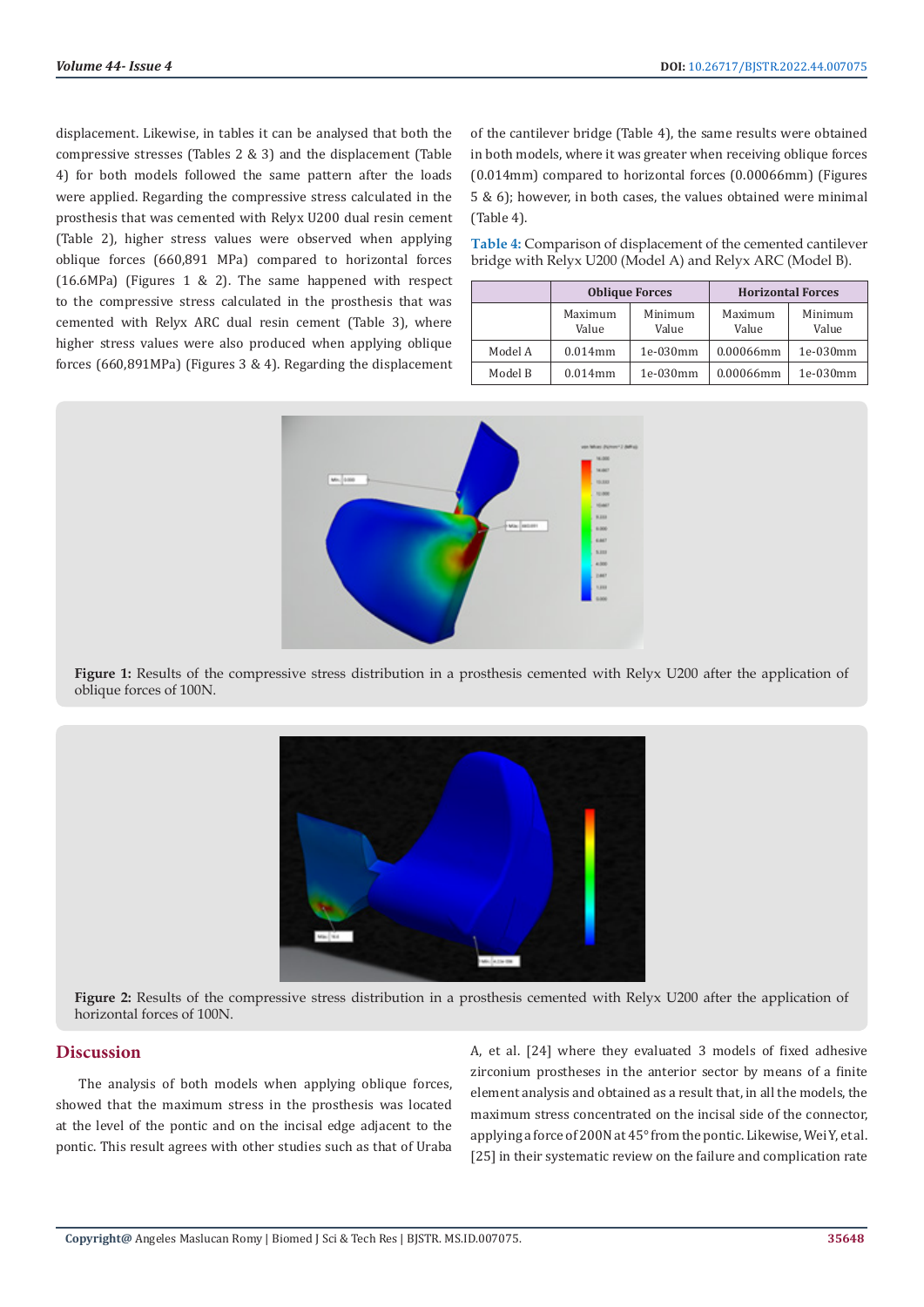of different adhesive fixed prosthesis designs in the anterior sector, recommended that a larger dimension connector should be used to improve the properties of the material in that area. Regarding the displacement of the prosthesis, the results obtained support the study by Keulemans F, et al. [26], who carried out a finite element analysis comparing five cantilever bridges made of different materials, including vitrioceramic and zirconium, obtaining as a result a greater displacement of the prosthesis in the pontic part when applying a stress of 90MPa, at an angle of 45° to the incisal edge of the pontic. In addition, the homogeneity of the results of the present investigation agrees with the finite element study by Penteado M, et al. [2], who compared six types of cements with different modulus of elasticity and observed that the displacement pattern was the same for all the models evaluated.



**Figure 3:** Results of the compressive stress distribution in a prosthesis cemented with Relyx ARC after the application of oblique forces of 100N.



**Figure 4:** Results of the compressive stress distribution in a prosthesis cemented with Relyx ARC after the application of horizontal forces of 100N.



Figure 5: Results of the displacement of the cantilever bridge cemented with Relyx U200 after the application of forces.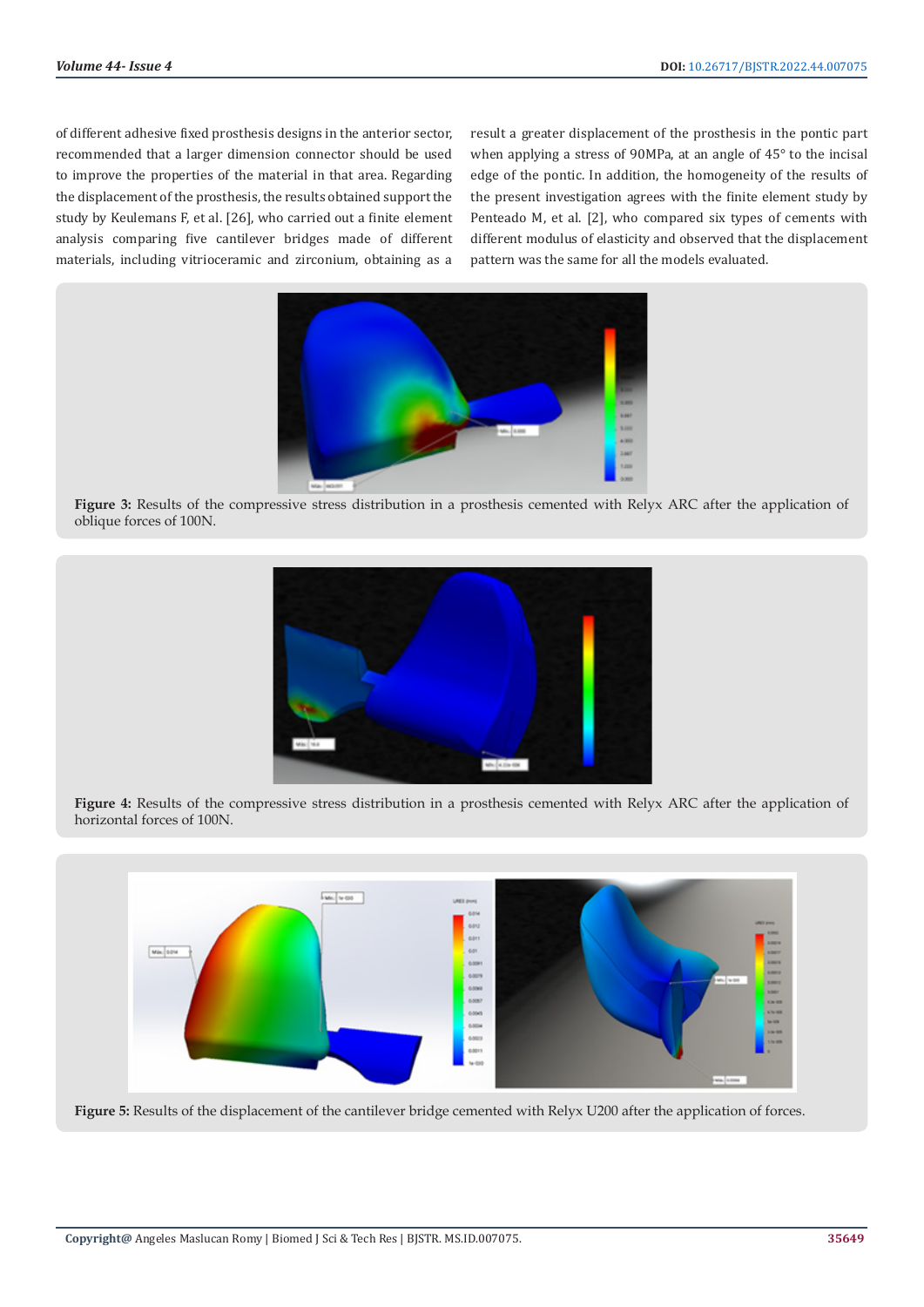

**Figure 6:** Results of the displacement of the cantilever bridge cemented with Relyx ARC after the application of forces.

The main advantage of the use of adhesive fixed prostheses is the possibility of making conservative wear on the enamel surface [7]. Affuer M, et al. [27], indicated in their study that the average thickness of enamel at the canine level is 2.15mm; therefore, the preparations in this study covered only 1mm of enamel, on the palatal surface of the canine, sufficient space for the lithium disilicate retainer and cement. The present investigation does not agree with the finite element study of Dal Piva A, et al. [17], who made more conservative preparations of 0.5mm for lithium disilicate adhesive fixed prostheses. However, in this study the minimum thickness of the material was also considered, which is 0.8mm [28]. In this study, both self-adhesive and conventional dual resinous cement acted in the same way, and this agrees with that mentioned by Wei Y, et al. [25] who, in their systematic review on the failure rate and complications of different designs of adhesive fixed prosthesis in the anterior sector, mentioned that it is possible that the use of different resinous cements does not influence the risk of prosthesis failure in clinical practice. Likewise, in the study by Upadhyaya V, et al. [29] on the shear resistance of conventional, self-etching and self-adhesive resinous cements, they concluded that total-etching resinous cement is the most reliable and clinically recommended to achieve a long-lasting bond. duration between a lithium disilicate restoration and the tooth. On the other hand, the results of this study do not agree with the research of Penteado M, et al. [2], who evaluated cements with different modulus of elasticity using RBFDP of lithium disilicate and observed a variation in the compressive stress, unlike the present investigation where the results were the same. These data may be discrepant due to retainer design; since in the present study the thickness was greater; therefore, this factor should also be evaluated.

The forces applied in this study were 100N in a horizontal direction at the level of the palatal aspect of the canine and 100N in an oblique direction, at an angle of 45° to 2mm from the incisal edge of the pontic, as in other finite element studies that evaluated

fixed adhesive prostheses in the anterior sector, such as those of Penteado M, et al. [2] and Dal Piva A, et al. [17]. In this investigation, a normal bite force was applied as in the study by Toman M, et al. [30] and a parafunctional force was not considered because Tezulas E, et al. [13] reported that this type of prosthesis is contraindicated in such cases. There is great controversy regarding the design of the adhesive fixed prosthesis, since it may have one or two palatal retainers; however, as reported in the literature, the survival rate is higher in cases of structures with a retainer [31,32]. In the same way, in the finite element study by Dal Piva, et al. [17] where they evaluated three different adhesive fixed prosthesis designs, two models with a palatal retainer (one at the level of the canine and the other at the level of the central incisor) and a model with two palatal retainers in the upper left sector, obtaining as a result that the highest stress values were found in structures with two retainers. The explanation of this event is based on the micro-movements of each tooth in the mouth; that is, it is due to the degree of physiological mobility that the abutment teeth present during their function when they come into contact with the opposing pieces [25]; therefore, in the case of a cantilever bridge, the pontic moves in the same direction with the tooth in which it has been retained, as it only has one pillar [12]. Likewise, Tezulas E, et al. [13] and Chen J, et al. [33] mentioned that the canine is the best abutment for a cantilever bridge in this sector, because this piece has a long root and would adequately support lateral forces during chewing. For this reason, in the present study all the data mentioned above were taken into consideration and a cantilever bridge cemented in the canine tooth was selected for evaluation.

Despite the benefits granted by virtual design studies, these present limitations, the main one being the impossibility of simulating a real situation in the mouth, since in this case factors such as humidity, temperature or pH are not valuated, which if they could influence a clinical scenario. Likewise, the polymerization contraction, the management of the adhesive material and the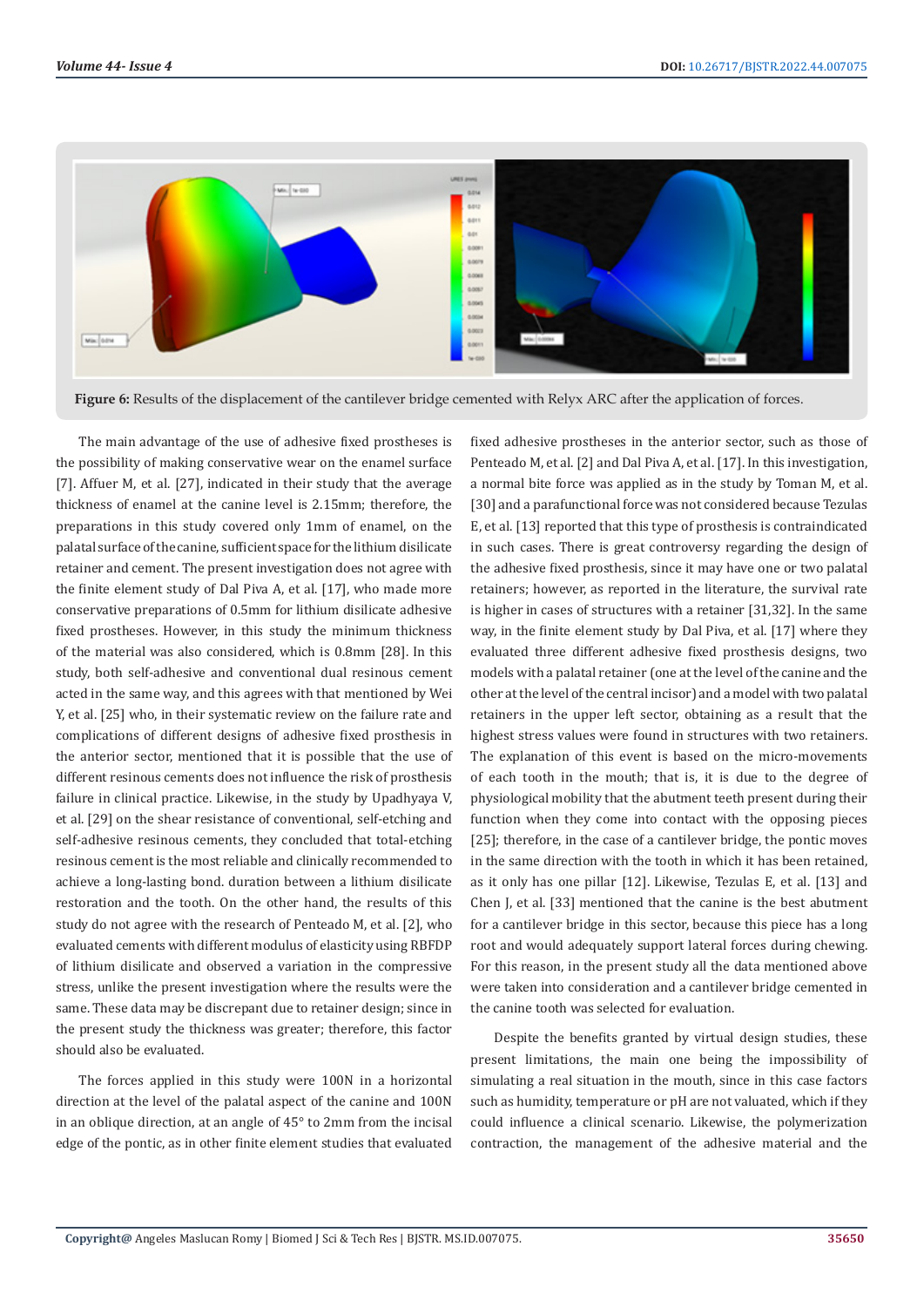presence of temporomandibular disorders are elements that also influence and may even modify the prognosis of these rehabilitation treatments in the future.

Finite element analysis is a useful tool for the evaluation of the mechanical behaviour of the fixed adhesive prosthesis. These are considered minimally invasive, aesthetic and economic treatments.34 Based on the findings of this study, it is indicated that the mechanical behaviour of different dual resinous cements, with a different clinical protocol, behave in the same way when receiving masticatory forces. However, it is suggested to follow this line of research considering that cements, being found in an oral environment, can be affected by various factors such as saliva, which were not considered in the present investigation as they are virtual simulation.

# **Conclusion**

It is concluded that the use of dual resinous cement does not influence the resistance of the cantilever bridge with a palatal retainer, finding equality between the distribution of compressive stresses and displacement of the prosthesis when using Relyx U200 cement such as Relyx ARC through finite element analysis. In the same way, new thesis students are recommended to evaluate the dynamics of the cantilever bridge cemented in the palatal side of the canine, considering the lateral forces that these pieces receive, since the mechanical behaviour could vary; likewise, it is suggested to carry out an in vitro study using the results of the present study, where the behaviour of the different types of dual resinous cements could be evaluated; and also, carry out finite element studies based on the design used in this research, where the retainer has different thicknesses.

# **Conflict of Interest**

The authors declare that they have no conflict of interest.

# **References**

- 1. [Campbell SD, Cooper L, Craddock H, Hyde TP, Nattress B, et al. \(2017\)](https://pubmed.ncbi.nlm.nih.gov/28343666/)  [Removable partial dentures: The clinical need for innovation. J Prosthet](https://pubmed.ncbi.nlm.nih.gov/28343666/)  [Dent 118\(3\): 273-280.](https://pubmed.ncbi.nlm.nih.gov/28343666/)
- 2. [Penteado MM, Tribs JP, Jurema AL, Saavedra GS, Borges AL \(2019\)](https://pubmed.ncbi.nlm.nih.gov/31045456/)  [Influence of resin cement rigidity on the stress distribution of resin](https://pubmed.ncbi.nlm.nih.gov/31045456/)[bonded fixed partial dentures. Comput Methods Biomech Biomed Engin](https://pubmed.ncbi.nlm.nih.gov/31045456/)  [22\(10\): 953-960.](https://pubmed.ncbi.nlm.nih.gov/31045456/)
- 3. [Malchiodi L, Ricciardi G, Salandini A, Caricasulo R, Cucchi A, et al. \(2020\)](https://pubmed.ncbi.nlm.nih.gov/32681422/)  [Influence of crown-implant ratio on implant success rate of ultra-short](https://pubmed.ncbi.nlm.nih.gov/32681422/)  [dental implants: results of a 8- to 10-year retrospective study. Clin Oral](https://pubmed.ncbi.nlm.nih.gov/32681422/)  [Investig 24\(9\): 3213-3222.](https://pubmed.ncbi.nlm.nih.gov/32681422/)
- 4. [Block MS \(2018\) Dental Implants: The Last 100 Years. J Oral Maxillofac](https://pubmed.ncbi.nlm.nih.gov/29079267/)  [Surg 76\(1\): 11-26.](https://pubmed.ncbi.nlm.nih.gov/29079267/)
- 5. [Korenori A, Koji K, Yuki T, Murata T, Sachiko TM, et al. \(2018\) Cost](https://pubmed.ncbi.nlm.nih.gov/30126400/)[effectiveness of molar single-implant versus fixed dental prosthesis.](https://pubmed.ncbi.nlm.nih.gov/30126400/) [BMC Oral Health 18\(1\): 141.](https://pubmed.ncbi.nlm.nih.gov/30126400/)
- 6. [Mine A, Fujisawa M, Miura S, Yumitate M, Ban S, et al. \(2021\) Critical](https://www.ncbi.nlm.nih.gov/pmc/articles/PMC7946345/) [review about two myths in fixed dental prostheses: Full-Coverage vs.](https://www.ncbi.nlm.nih.gov/pmc/articles/PMC7946345/) [Resin-Bonded, non-Cantilever vs. Cantilever. Jpn Dent Sci Rev 57: 33-38.](https://www.ncbi.nlm.nih.gov/pmc/articles/PMC7946345/)
- 7. [Balasubramaniam GR \(2017\) Predictability of resin bonded bridges a](https://pubmed.ncbi.nlm.nih.gov/28703151/) [systematic review. Br Dent J 222\(11\): 849-858.](https://pubmed.ncbi.nlm.nih.gov/28703151/)
- 8. Pjetursson BE, Tan WC, Tan K, Brä[gger U, Zwahlen M, et al. \(2008\) A](https://pubmed.ncbi.nlm.nih.gov/18070120/) [systematic review of the survival and complication rates of resin-bonded](https://pubmed.ncbi.nlm.nih.gov/18070120/) [bridges after an observation period of at least 5 years. Clin Oral Implants](https://pubmed.ncbi.nlm.nih.gov/18070120/) [Res 19\(2\): 131-141.](https://pubmed.ncbi.nlm.nih.gov/18070120/)
- 9. [Gutmann JL \(2019\) The Origin of the Maryland Bridge. J Hist Dent 67\(2\):](https://pubmed.ncbi.nlm.nih.gov/32189627/) [110.](https://pubmed.ncbi.nlm.nih.gov/32189627/)
- 10. [Alraheam IA, Ngoc CN, Wiesen CA, Donovan TE \(2019\) Five-year success](https://pubmed.ncbi.nlm.nih.gov/30302909/) [rate of resin-bonded fixed partial dentures: A systematic review. J Esthet](https://pubmed.ncbi.nlm.nih.gov/30302909/) [Restor Dent 31\(1\): 40-50.](https://pubmed.ncbi.nlm.nih.gov/30302909/)
- 11. [Livaditis GJ \(1980\) Cast metal resin-bonded retainers for posterior](https://pubmed.ncbi.nlm.nih.gov/7005289/) [teeth. J Am Dent Assoc 101\(6\): 926-929.](https://pubmed.ncbi.nlm.nih.gov/7005289/)
- 12. [Thoma DS, Sailer I, Ioannidis A, Zwahlen M, Makarov N, et al. \(2017\)](https://pubmed.ncbi.nlm.nih.gov/28191679/) [A systematic review of the survival and complication rates of resin](https://pubmed.ncbi.nlm.nih.gov/28191679/)[bonded fixed dental prostheses after a mean observation period of at](https://pubmed.ncbi.nlm.nih.gov/28191679/) [least 5 years. Clin Oral Implants Res 28\(11\): 1421-1432.](https://pubmed.ncbi.nlm.nih.gov/28191679/)
- 13. [Tezulas E, Yildiz C, Evren B, Ozkan Y \(2018\) Clinical procedures, designs,](https://pubmed.ncbi.nlm.nih.gov/30113136/) [and survival rates of all-ceramic resin-bonded fixed dental prostheses](https://pubmed.ncbi.nlm.nih.gov/30113136/) [in the anterior region: A systematic review. J Esthet Restor Dent 30\(4\):](https://pubmed.ncbi.nlm.nih.gov/30113136/) [307-318.](https://pubmed.ncbi.nlm.nih.gov/30113136/)
- 14. [Lam WYH, Chan RST, Li KY, Tang KT, Lui TT, et al. \(2019\) Ten-year](https://pubmed.ncbi.nlm.nih.gov/31181243/) [clinical evaluation of posterior fixed-movable resin-bonded fixed partial](https://pubmed.ncbi.nlm.nih.gov/31181243/) [dentures. J Dent 86: 118-125.](https://pubmed.ncbi.nlm.nih.gov/31181243/)
- 15. [Perea Lowery L, Vallittu PK \(2018\) Framework design and pontics of](https://pubmed.ncbi.nlm.nih.gov/29759826/) [fiber-reinforced composite fixed dental prostheses - An overview. J](https://pubmed.ncbi.nlm.nih.gov/29759826/) [Prosthodont Res 62\(3\): 281-286.](https://pubmed.ncbi.nlm.nih.gov/29759826/)
- 16. [Tribst JP, Dal Piva AM, De Melo RM, Borges AL, Bottino MA, et al. \(2019\)](https://pubmed.ncbi.nlm.nih.gov/31077955/) [Short communication: Influence of restorative material and cement on](https://pubmed.ncbi.nlm.nih.gov/31077955/) [the stress distribution of posterior resin-bonded fixed dental prostheses:](https://pubmed.ncbi.nlm.nih.gov/31077955/) [3D finite element analysis. J Mech Behav Biomed Mater 96: 279-284.](https://pubmed.ncbi.nlm.nih.gov/31077955/)
- 17. [Dal Piva AM, Tribst JP, Saavedra GS, Souza RO, de Melo RM, et al.](https://pubmed.ncbi.nlm.nih.gov/31398693/) (2019) [Short communication: Influence of retainer configuration and loading](https://pubmed.ncbi.nlm.nih.gov/31398693/) [direction on the stress distribution of lithium disilicate resin-bonded](https://pubmed.ncbi.nlm.nih.gov/31398693/) [fixed dental prostheses: 3D finite element analysis. J Mech Behav Biomed](https://pubmed.ncbi.nlm.nih.gov/31398693/) [Mater 100: 103389.](https://pubmed.ncbi.nlm.nih.gov/31398693/)
- 18. [Choi AH, Conway RC, Ben Nissan B \(2014\) Finite-element modeling and](https://pubmed.ncbi.nlm.nih.gov/25321169/) [analysis in nanomedicine and dentistry. Nanomedicine \(Lond\) 9\(11\):](https://pubmed.ncbi.nlm.nih.gov/25321169/) [1681-1695.](https://pubmed.ncbi.nlm.nih.gov/25321169/)
- 19. [Shetty P, Hegde AM, Rai K \(2010\) Finite element method--an effective](https://pubmed.ncbi.nlm.nih.gov/20578669/) [research tool for dentistry. J Clin Pediatr Dent 34\(3\): 281-285.](https://pubmed.ncbi.nlm.nih.gov/20578669/)